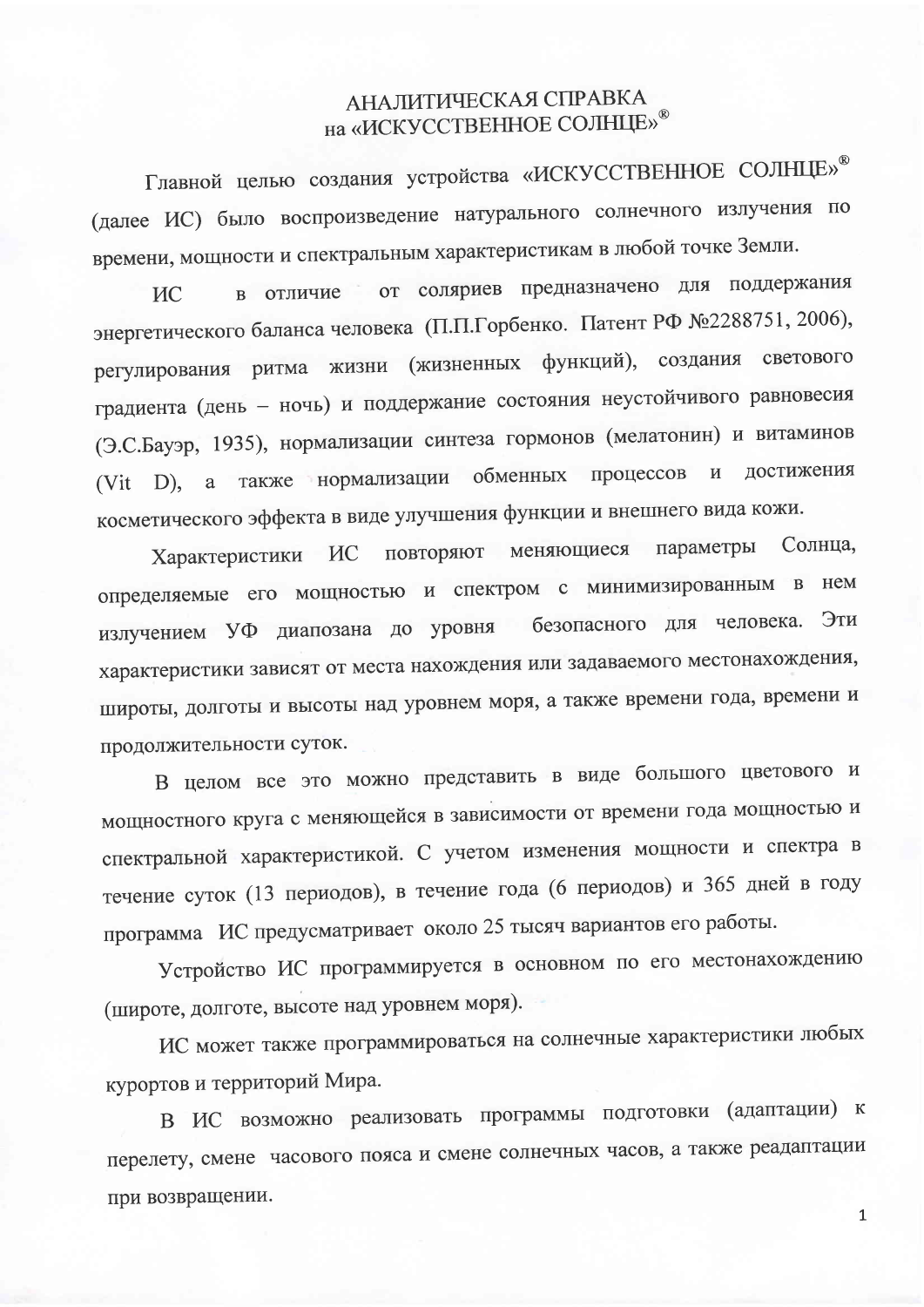Для россиян предусмотрена возможность программирования излучения ИС на лучшие в России характеристики - 45 параллель (Сочи-Анапа).

ИС не является источником получения загара, однако далее приведен краткий сопоставительный анализ с ближайшим аналогом ИС - солярий (уфарий).

Солярии не безопасны для человека не только в связи с большой мощностью излучения в УФ диапазоне, но и потому что, данное излучение производится в отдельном виде без сопутствующего инфракрасного излучения. Необходимо отметить, что в природе не существует источника, излучающего в излучении отдельно от инфракрасного. Результаты ультрафиолетовом исследований показали, что ИК излучение частично защищает клетки кожи человека от вредного воздействия УФ излучения.

Также выраженная мощность и активность излучения на человека в вертикальных и горизонтальных соляриях обуславливается одновременным воздействием на человека на 360 градусов. ИС излучает только на одну поверхность человека, при этом необходимо учитывать, что такое воздействие происходит с эффектом рассеянного света.

| Характеристика                                                        | Устройство<br>«ИСКУССТВЕННО<br>Е СОЛНЦЕ», РА<br><b>CBET</b> | Солярий<br>вертикальный<br>megaSun Tower<br>pureEnergy* | Солярий<br>Горизонтальн<br>ый<br>megaSun 7900* |
|-----------------------------------------------------------------------|-------------------------------------------------------------|---------------------------------------------------------|------------------------------------------------|
| Режим максимальной мощности                                           | 1 315 Barr                                                  | 11 960 Barr                                             | 11 040 Ватт                                    |
| излучения, Ватт<br>УФ излучение тип Б (UVB), %                        | $0.7\%$                                                     | $2.2\%$                                                 | $2.4\%$                                        |
| УФ излучение тип A (UVA),%                                            | $3\%$                                                       | $26\%$                                                  | $21\%$                                         |
| Суммарная мощность максимального                                      | 9 Barr                                                      | 68,64 Ватт                                              | 80 Barr                                        |
| УФ излучения типа Б (UVB), Ватт<br>Суммарная мощность максимального   | 40,8 Ватт                                                   | 3120 Ватт                                               | 2424 Ватт                                      |
| УФ излучения типа A (UVA), Ватт<br>Средняя мощность УФ излучения типа | 3 Barr                                                      | 68,64 Barr                                              | 80 Barr                                        |
| Б (UVB), Ватт<br>Средняя мощность УФ излучения типа                   | 29 Barr                                                     | 3120 Ватт                                               | 2424 Ватт                                      |
| A (UVA), Barr                                                         |                                                             |                                                         |                                                |

Таблица сравнительных характеристик приборов ультрафиолетового и инфракрасного излучения для ухода за кожей.